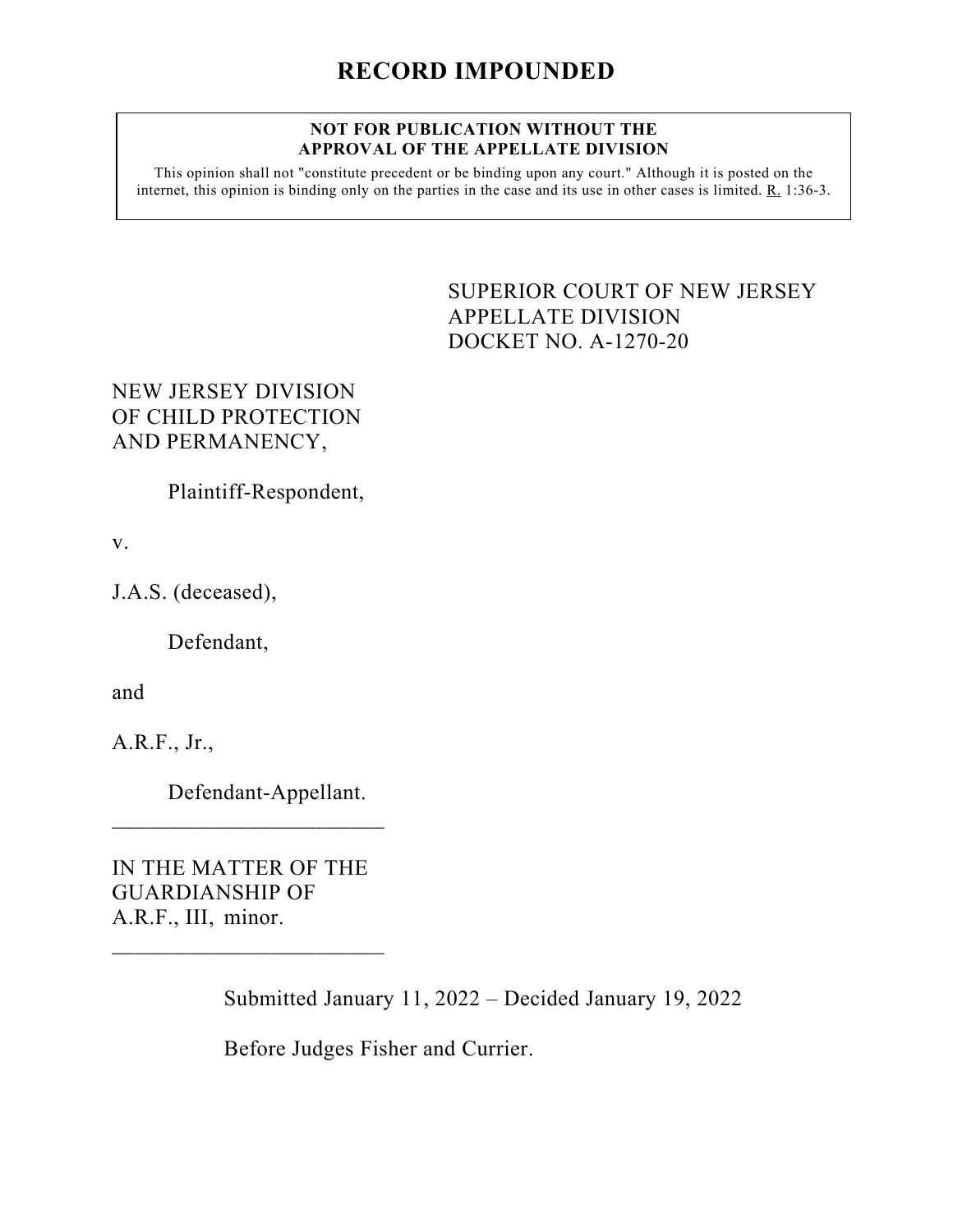On appeal from the Superior Court of New Jersey, Chancery Division, Family Part, Middlesex County, Docket No. FG-12-0016-20.

Joseph E. Krakora, Public Defender, attorney for appellant (Anna Patras, Designated Counsel, on the brief).

Andrew J. Bruck, Acting Attorney General, attorney for respondent (Jane C. Schuster, Assistant Attorney General, of counsel; Mary L. Harpster, Deputy Attorney General, on the brief).

Joseph E. Krakora, Public Defender, Law Guardian, attorney for minor (Meredith Alexis Pollock, Deputy Public Defender, of counsel; Noel C. Devlin, Assistant Deputy Public Defender, of counsel and on the brief).

PER CURIAM

After a four-day trial, the trial judge rendered findings of fact and conclusions of law and entered a judgment on December 22, 2020, terminating defendant A.R.F., Jr.'s parental rights to one child, A.R.F., III (Andy),<sup>[1](#page-1-0)</sup> who was born in May [2](#page-1-1)018.<sup>2</sup>

Defendant appeals, arguing:

<span id="page-1-0"></span> $<sup>1</sup>$  The names used in this opinion are fictitious.</sup>

<span id="page-1-1"></span><sup>&</sup>lt;sup>2</sup> Defendant has another child. His parental rights to that child were terminated in June 2019, and we later affirmed that judgment, N.J. Div. of Child Prot. & Permanency v. J.S., No. A-4992-18 (App. Div. Aug. 5, 2020). Defendant J.S., the mother of both children, died from a drug overdose in September 2019.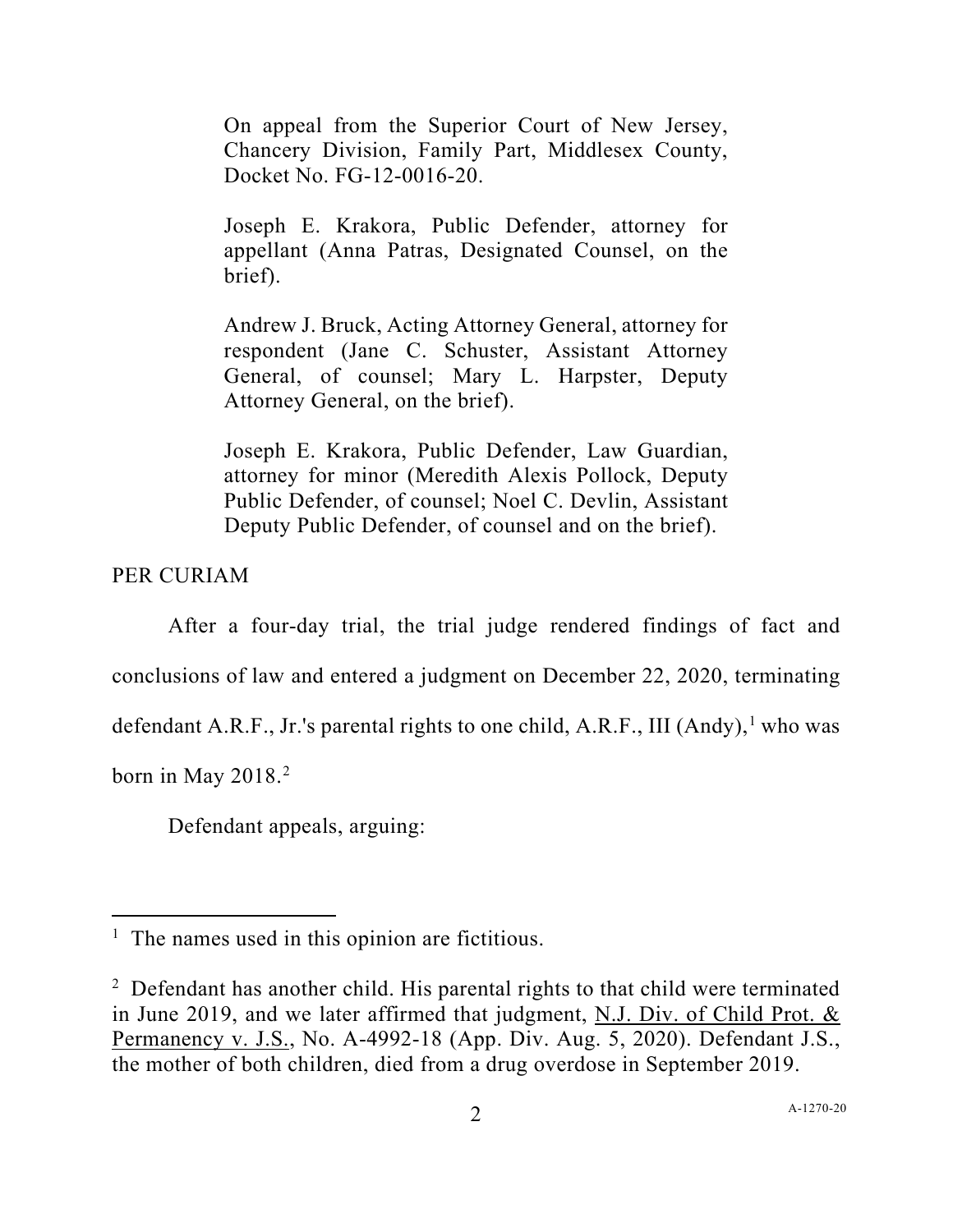I. THE TRIAL COURT'S LEGAL CONCLUSION THAT [THE DIVISION] CLEARLY AND CONVINCINGLY PROVED PRONGS ONE [AND] TWO OF THE "BEST INTERESTS" TEST WAS IN ERROR: [THE DIVISION] FAILED TO DEMON-STRATE A CAUSAL CONNECTION BETWEEN [DEFENDANT'S] ACTIONS AND HARM OR IMMINENT RISK OF HARM TO [ANDY] AND THAT [DEFENDANT] WAS UNWILLING OR UNABLE TO ELIMINATE THAT HARM.

II. THE TRIAL COURT'S LEGAL CONCLUSION THAT [THE DIVISION] CLEARLY AND CONVIN-CINGLY PROVED PRONG THREE OF THE "BEST INTERESTS" TEST WAS IN ERROR: [THE DIVISION] DID NOT PROVIDE "REASONABLE EFFORTS."

III. THE TRIAL COURT'S LEGAL CONCLUSION THAT [THE DIVISION] CLEARLY AND CONVIN-CINGLY PROVED PRONG FOUR OF THE "BEST INTERESTS" TEST WAS IN ERROR: IT INCORRECTLY DETERMINED THAT TERMINA-TION OF [DEFENDANT'S] PARENTAL RIGHTS WILL NOT DO MORE HARM THAN GOOD.

We find insufficient merit in these arguments to warrant discussion in a written

opinion, R. 2:11-3(e)(1)(E), adding only the following few comments.

Parents have a constitutionally protected right to the care, custody and control of their children. Santosky v. Kramer, 455 U.S. 745, 753 (1982); In re Guardianship of K.H.O., 161 N.J. 337, 346-47 (1999). "The rights to conceive and to raise one's children have been deemed 'essential,' 'basic civil rights . . .,'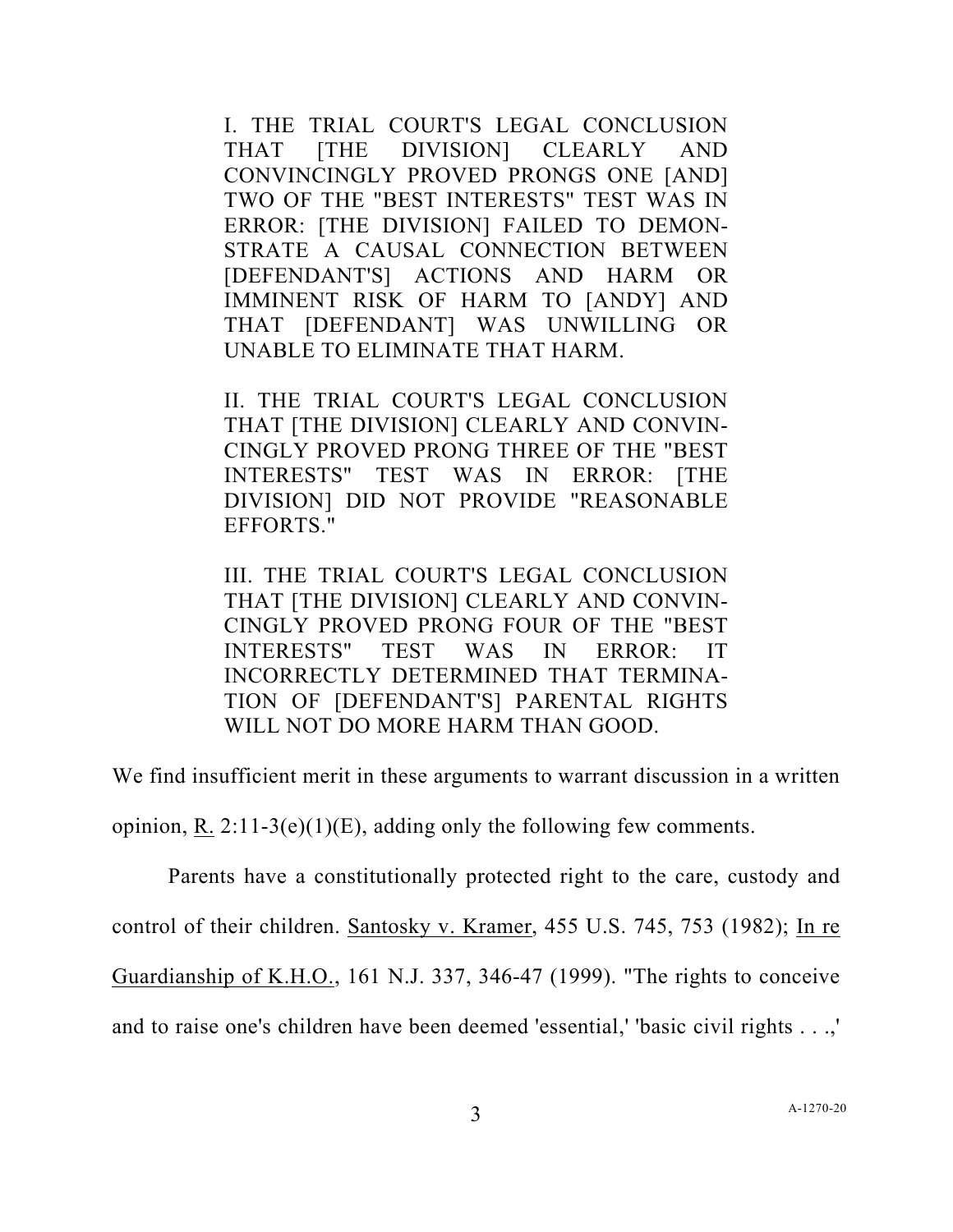[that are] 'far more precious . . . than property rights.'" Stanley v. Illinois, 405 U.S. 645, 651 (1972) (citations omitted). "[T]he preservation and strengthening of family life is a matter of public concern as being in the interests of the general welfare." N.J.S.A. 30:4C-1(a); see also K.H.O., 161 N.J. at 347.

But the constitutional right to the parental relationship is not absolute.  $N.I.$ Div. of Youth & Fam. Servs. v. R.G., 217 N.J. 527, 553 (2014); N.J. Div. of Youth & Fam. Servs. v. A.W<sub>.</sub>, 103 N.J. 591, 599 (1986). At times, a parent's interest must yield to the State's obligation to protect children from harm. N.J. Div. of Youth & Fam. Servs. v. G.M., 198 N.J. 382, 397 (2009); In re Guardianship of J.C., 129 N.J. 1, 10 (1992). To effectuate these concerns, the Legislature created a test for determining when a parent's rights must be terminated in a child's best interests. N.J.S.A. 30:4C-15.1(a) requires that the Division prove by clear and convincing evidence the following four prongs:

> (1) The child's safety, health, or development has been or will continue to be endangered by the parental relationship;

> (2) The parent is unwilling or unable to eliminate the harm facing the child or is unable or unwilling to provide a safe and stable home for the child and the delay of permanent placement will add to the harm;

> (3) The [D]ivision has made reasonable efforts to provide services to help the parent correct the circumstances which led to the child's placement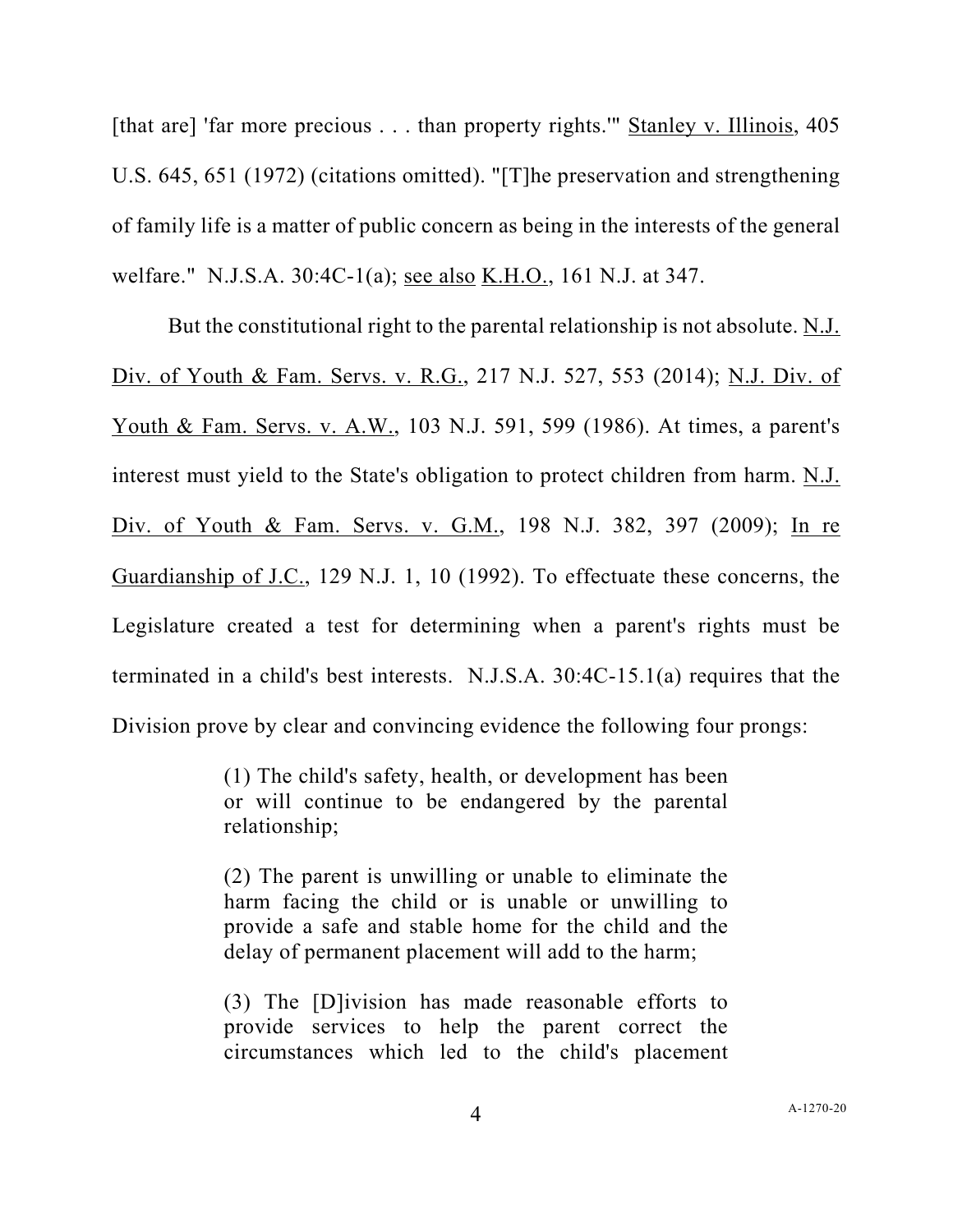outside the home and the court has considered alternatives to termination of parental rights; and

(4) Termination of parental rights will not do more harm than good.

See also A.W., 103 N.J. at 604-11.

In a thorough and well-reasoned fifty-four-page oral decision, the judge applied these legal principles to the found facts in concluding the Division provided clear and convincing evidence that all four prongs supported the termination of defendant's parental rights. We reject defendant's arguments that the evidence was inadequate.

To the contrary of defendant's assertions, there was an abundance of evidence to support all prongs of the statutory test, including the judge's findings about defendant's long-term substance abuse problem, which led to his engaging in criminal behavior. Of concern to the judge was that defendant's past periods of sobriety were followed by relapses, circumstances that demonstrated to the judge that Andy would be jeopardized if the parental relationship continued. The judge also found that defendant had not been compliant with treatment programs and his participation in illicit drug use with Andy's mother allowed for the child to be born addicted, for which a lengthy hospital stay resulted.